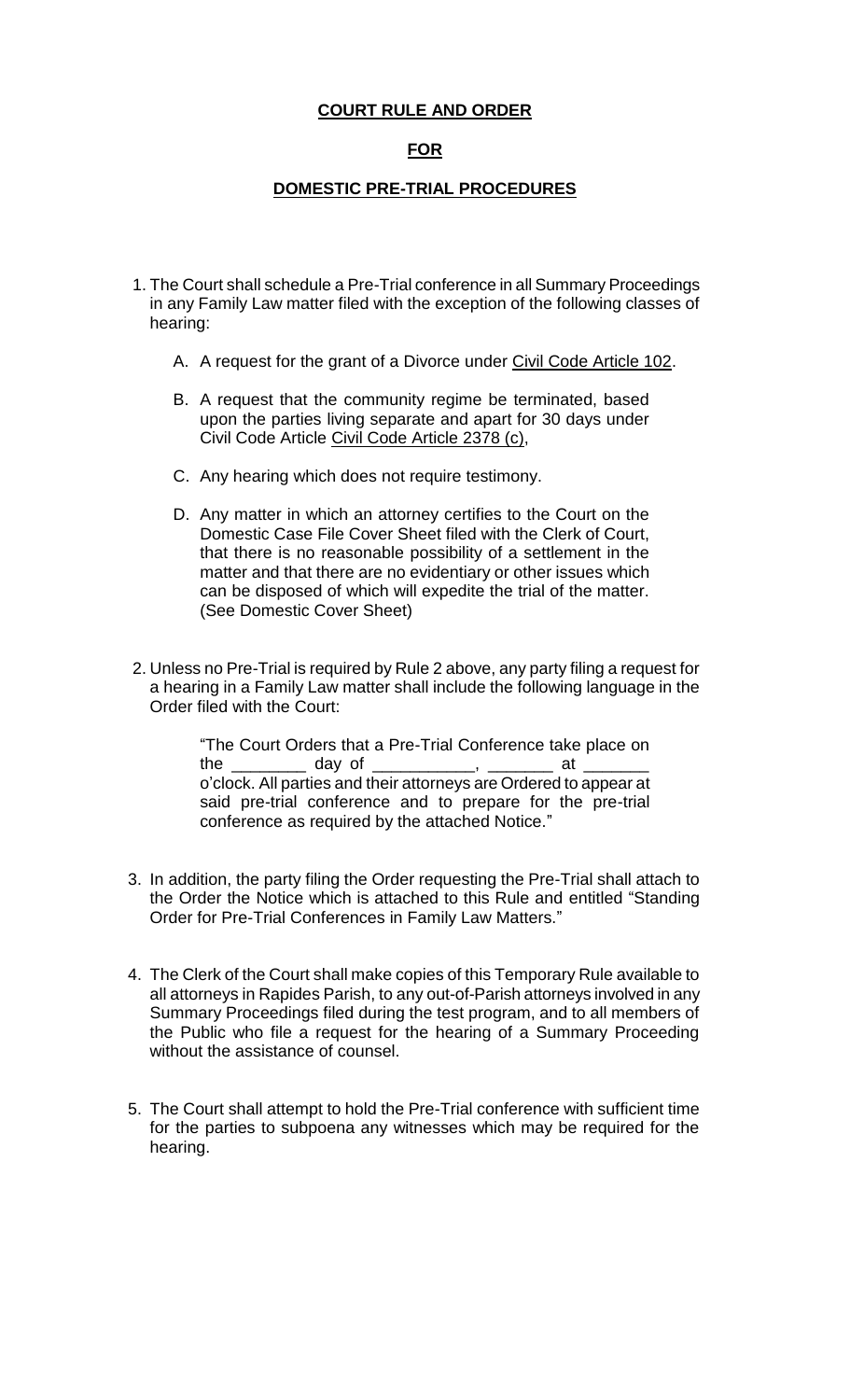## \*\*\*\*\*\*\*\*\*\*\*\*\*\*\*\*\*\*\*\*\*\*\*\*\*\*\*\*\*\*\*\*\*\*\*\*\*\*\*\*\*\*\*\*\*\*\*\*\*\*\*\*\*\*\*\*\*\*\*\*\*\*\*\*\*\*\*\*\*\*\*\*\*

# STANDING ORDER FOR PRETRIAL CONFERENCES IN FAMILY LAW MATTERS

- I. The Ninth Judicial District Court has Ordered that a Pre-Trial conference be held in this matter, in accordance with an evaluation program being conducted by the Court. The purposes of the Pre-Trial Conference are:
	- A. To discuss a resolution of any or all of the issues between the parties, without the necessity of a hearing;
	- B. To resolve any Preliminary Motions or Exceptions which may dispose of the need for a hearing of the pending hearing;
	- C. To resolve any issues affecting preparation for the Trial of the hearing;
	- D. To discuss rescheduling the hearing to the earliest possible date which allows all parties to adequately prepare for the hearing; and,
	- E. To enter an Order or Judgment as to all matters which can amicably be resolved without the necessity of a hearing on the issues pleaded.

#### **II. All parties and their attorneys (if any) must attend the Pre-Trial Conference.**

- III. Each party shall prepare for the Pre-Trial conference as follows:
	- A. Each party shall be prepared to identify and discuss the testimony of any witnesses they intend to use, if any.
	- B. Each party shall be prepared to identify and discuss any exhibits which they intend to use.
	- C. Each party shall be prepared to inform the Court of how much time is reasonably required to prepare for a hearing.
	- D. Each party shall be prepared to inform the Court of how much time will be required for the Trial itself.
	- E. If child custody or visitation is an issue, each party shall prepare a proposed custody plan for discussion. If a party in a custody or visitation proceeding has consulted a health care provider for any medical or mental health issue, the party shall be prepared to present any argument they may have as to why the Court should not Order the immediate signature of Medical Releases allowing their opponent to obtain the records for use at trial.
	- F. If child support or spousal support is requested in the Rule, each party shall comply with Rule IV below.